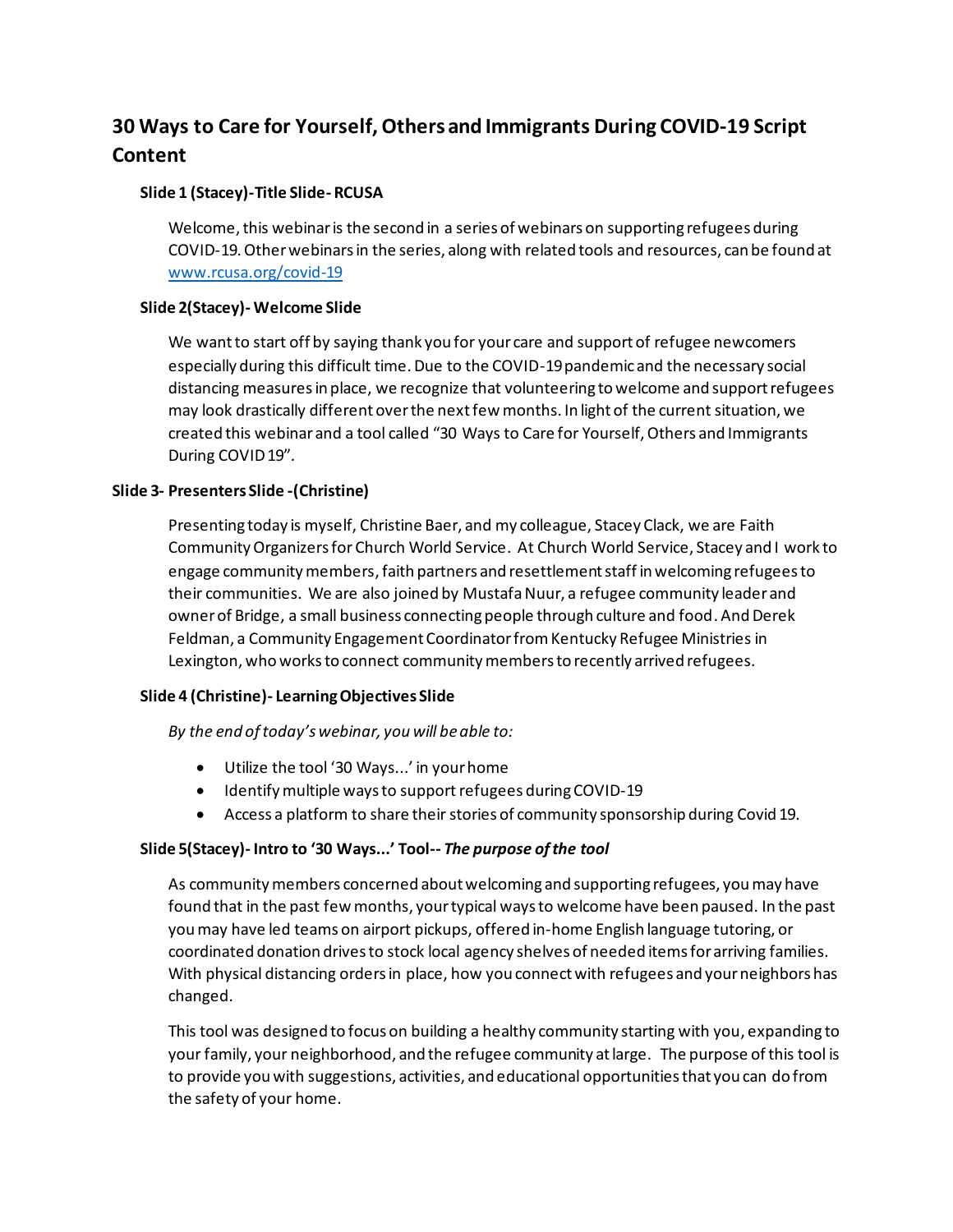Community members across America are utilizing this tool in their home. There is not a right or wrong way to use the tool. But here are some ideas

- You could hang the chart on the fridge and choose an activity a day/week and do it together as a family.
- You could print multiple charts out for each family member and have them complete their own. You could then use the chart as a discussion piece at dinnerwith everyone sharing how they supported their community that day.
- You could share an activity each day with your community sponsorship or welcome teamand do the activities together.

It is important to remember the COVID-19 pandemic may be preventing us from being in the physical presence of our community, however, it doesn't have to stop us from participating and being an active community member. Community is telling others that they matter to you. It's letting people know they are important. It's extending support. Providing care. All these actions can be done whether we are with someone in person or not.

# **Slide 6(Christine) - Ways others are welcoming--- closer look at a few activities on the list**

Along with the 30 Ways to Welcome tool, the CWS Community Sponsor Toolkit for COVID also features ideas of how to welcome refugees remotely. There are refugee families across the country who arrived throughout this past year. Some arrived in the weeks leading up to the COVID outbreak and are now facing isolation in a community where they do not have many connections. Supportive organizations are doing what we can to equip these families with resources to shelter in place, however, we realize that one big part of the first months of transition is getting to know your neighbors and new community. Let's explore a few ways that you can still work to share smiles and friendship with refugees.

1- In partnership with the resettlement office, set up a Skype/WhatsApp video account between yourself and a newly arrived refugee family. This will assist newly arrived families in practicing English as many ESL classes are closed, it will provide social integration, as well as ease the cultural adjustment. Set a scheduled time (every other day or weekly) when you will meet so the refugee knows they can count on you.

2- Order a meal for a newly arrived family from a local restaurant to support local immigrant businesses.

3- Write a letter to a family! Have your children color pictures and send them via snail mail.

Throughout the past month, communities across the country have creatively come together to support one another. There has been recognition of essential workers, donations to food pantries, and community efforts to make face masks. Refugees and immigrants are included in these awesome actions of togetherness. Both as givers and receivers of gifted items.

Our colleagues in this work, Mustafa and Derek, will share some of the ways that they have been working to offer aid and welcome to their communities.